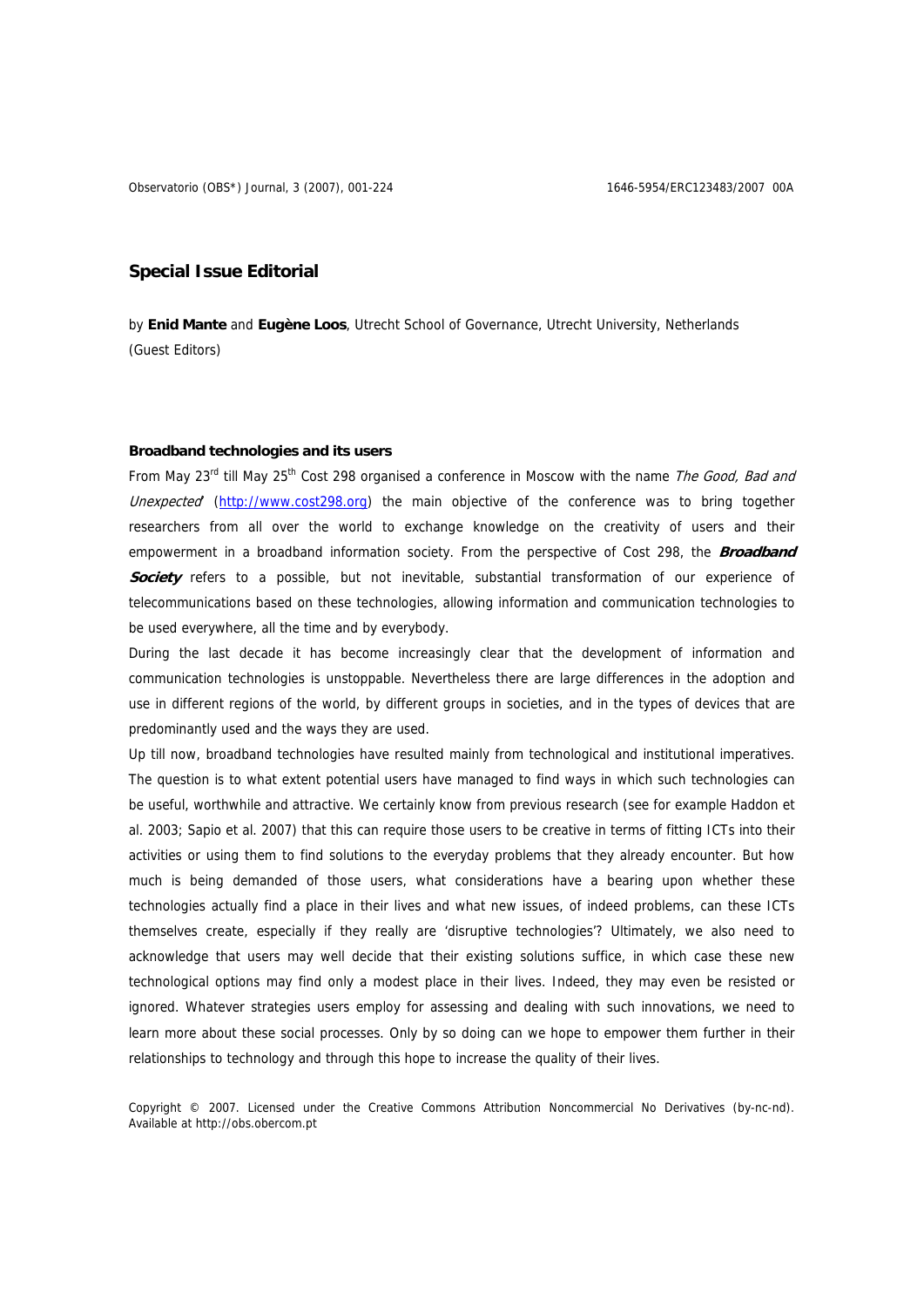#### **The user as co-producer**

In this special edition of **Observatorio(OBS\*) Journal** we bring together a number of papers that deal with the issue of innovation and the ways users fit it into their everyday lives. They were presented in the conference strand **Users as Innovators**. This strand was more or less a follow-up for a strand with the same name in the COST 269 Helsinki conference The Good, the Bad and the Irrelevant in 2003 (Haddon et al. 2003). In that conference the focus was greatly on design, in this conference we centered more on the interaction between users and technology. There is a long distance between design of technology and the actual use of it by individuals in diverse circumstances. The ways both designers and users cope with this distance is a relevant subject.

In general the development of new ICT's start with design. Information technology opens up again and again new ways and possibilities, which are supposed to make the old obsolete and are embraced and pushed by industry and economy. With the new possibilities new gadgets are created that are supposed to be consumed and assimilated by the intended users. Whether they will be depends largely on the consumers itself, the choices they make and the ways they are willing and able to incorporate the innovations in their everyday lives and the experiences they have with this new technology (cf. Mante-Meijer and Klamer 2005). Taking this into account, the focus in design and development shifts to a different role of the user: not anymore the development for but the development together with the user is the new adagium: the user as co-producer. The user is supposed to be empowered to play a more active role in shaping the technology to his or her own liking and needs. The question is how this role takes shape, how it is used as a source for innovative behaviour and change, which variables have to be taken into account and which models may be used for an explanation.

### **Content of the special issue**

This special issue of **Observatorio(OBS\*) Journal** on **Users as Innovators: innovation for users**  and by users, focuses on user participation and user experiences, both in the sphere of everyday life and in the sphere of professional innovation.

We start with the paper of Lieven de Marez and Katrien de Moor, who go into the importance of the quality of experience of the user in the success and failure of innovation. In their paper they develop a model and a measurement approach to gain more insight in this quality of experience.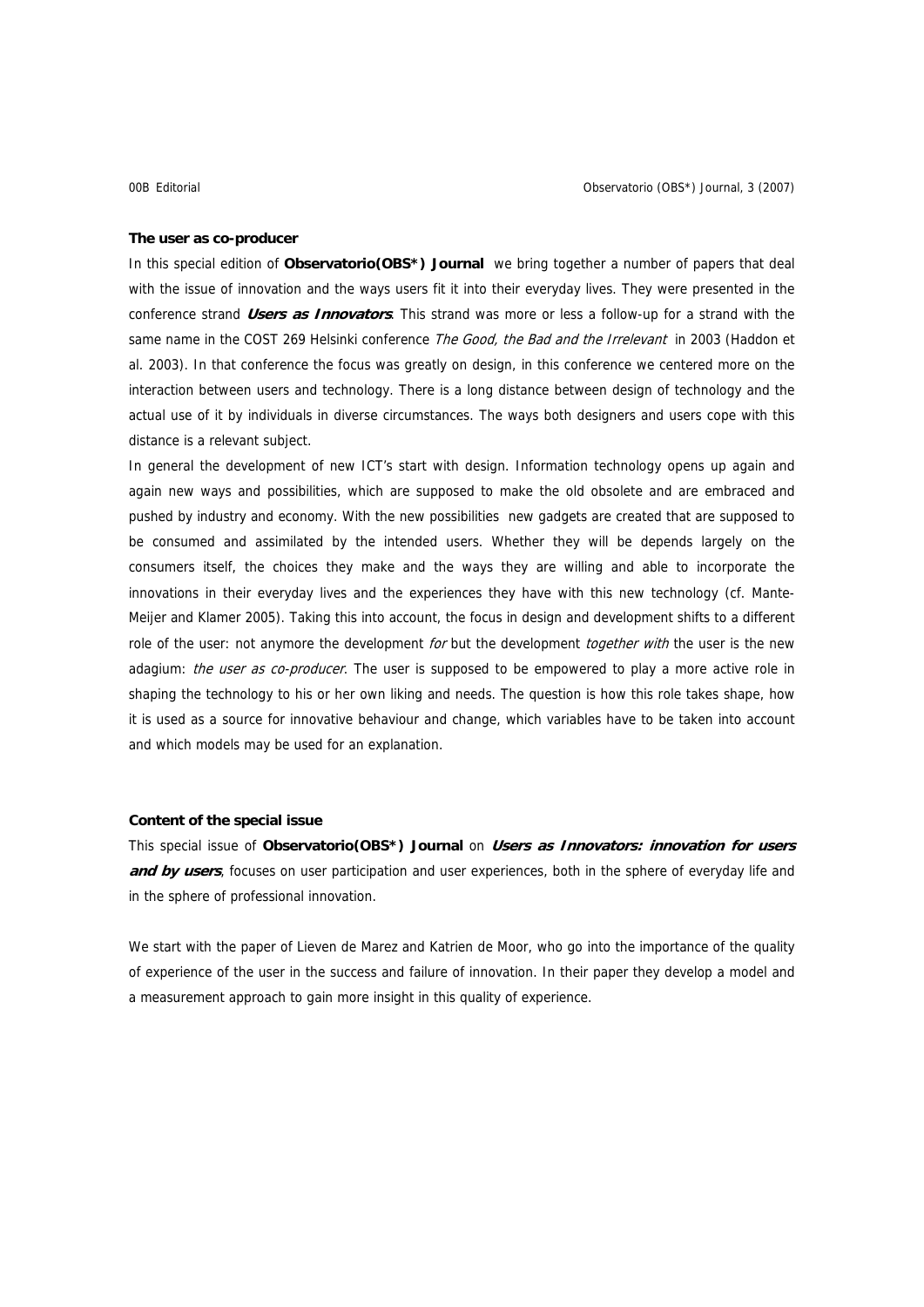Observatorio (OBS\*) Journal, 3 (2007) Editorial 00C

When we think of quality of experience, we discover that not only the business models and the way users are involved in the development of ideas, but also the user practices themselves hamper innovation. This is shown in the case of Video on Demand, presented by Wendy van den Broeck, Jo Pierson and Bram Lievens. Although V.O.D. was seen as a breakthrough in viewing practices, in reality its possibilities are very limited, due to these viewing practices themselves. Habit, love of ease, and the feeling of overload hamper the domestication of the innovation.

Another important factor is if an innovation really fills an existing gap in the needs of the user. Agnes Urban looks into the actual use of mobile TV in a number of pilot projects and comes to the conclusion that the expectation that mobile television can reshape the television prime time, giving a higher importance to daytime viewing, has not been proved. There is some demand for mobile TV services in certain circumstances and for certain types of content, but the demand is limited.

The paper of Pat Byrne shows however, that if there is a latent need, a clever use of the possibilities of an existing technology can mean a real innovation and a real change. The introduction of broadcast SMS, to send information simultaneously to all members of a sports club was considered highly successful, as it not only saved members' time and travel, but it also strengthened ties and reinforced feelings of inclusion.

The (r)evolution of personal and collective publishing offers new tools, allowing the Internet users themselves to become content creators. The boom of virtual writing has created a whole network of blogs and blogging culture, a kind of a *blogosphere*, in which private people feel free to share their everyday narratives, form different communities to construct data basis around topics of their interest or even corporations to promote their business, products and services. One of the presumptions is, that the mob log is a way to support self-presentation or intercommunication of the participants. The study of Koskela and Arminem shows nevertheless that the ways mob logs are used is highly situationally conditioned.

Blogging, rating, commenting, sharing and participating in making the news are only but a few features publishers offer their audience on their websites in order to enhance their news experience. While these aspects are much hyped as a part of the upcoming web 2.0, history teaches us not to lapse into media determinism. The needs of and uses by the public will play an important part in the success or failure of these applications. This is the conclusion of a case study by Ike Picone which looks into the attitude of the Flemish newspaper audience towards online news services by means of qualitative research of lead users (heavy users of new media on the one hand and newspapers on the other hand).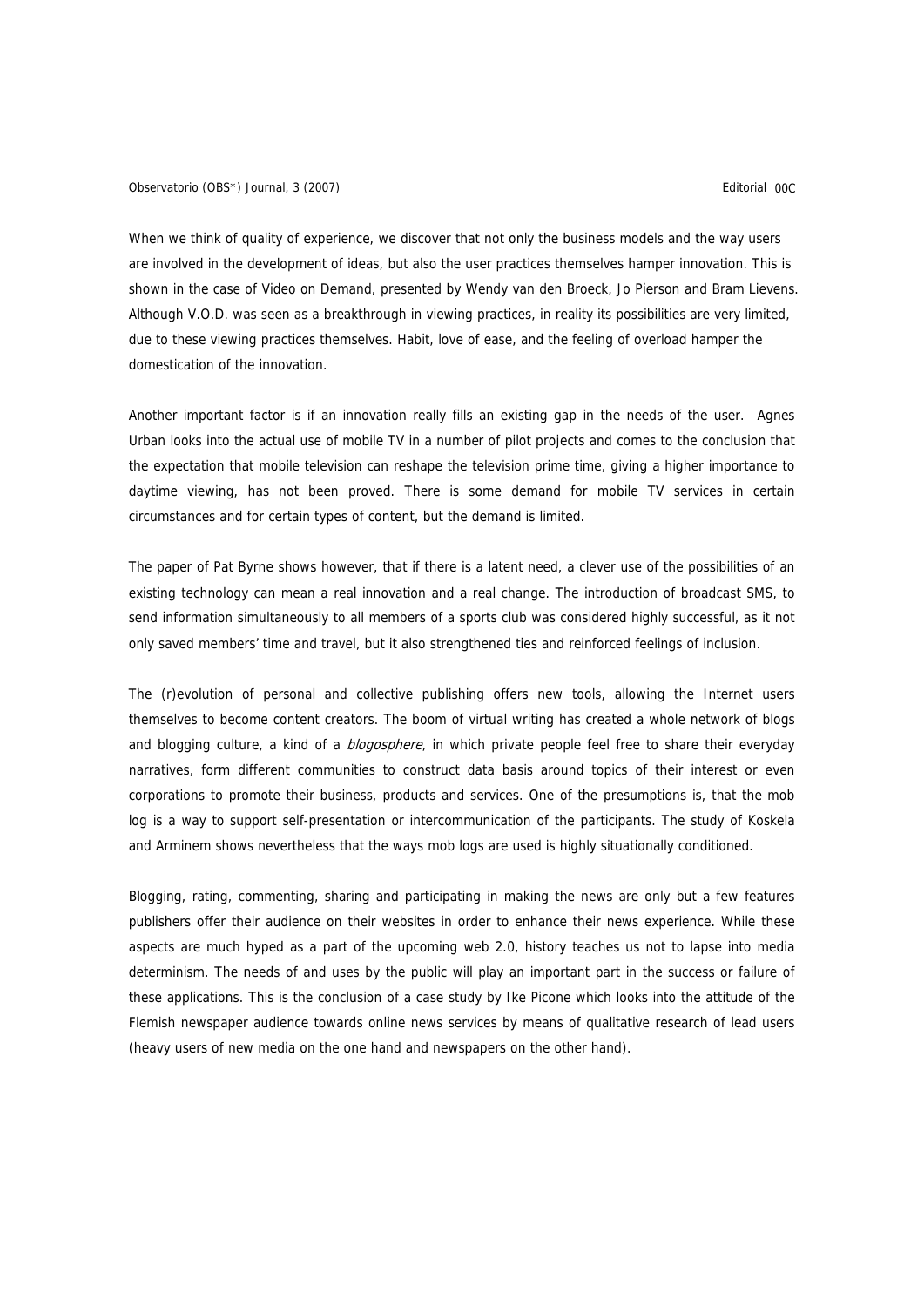Users not only are involved as individuals in the adoption and creation of new technology. Quite often they are participants as professional users in professional innovations. Raija Halonen studied the users' roles in the development of an information system project. The significant character in the project was that the users were involved in the project from its beginning, even before the project manager was invited to join the project. Trust and the role of the project leader, who was mainly facilitating, were key factors in the participation.

Things become more complicated when we try to involve lay end-users in the production of professional products. This type of user participation is hampered by the traditions and ideas of the profession itself. The paper of Steve Paulussen, Ari Heinonen, David Domingo and Thornsten Quandt looks at how mainstream media are currently reacting to the trend of citizen media in four countries. Their data suggests that despite of the differences in context, media in any of the four countries tend to develop very limited opportunities for audience participation. The professional culture of journalists is suggested as the main factor preventing the development of participatory projects, while marketing and business strategies somehow push for the exploration of such proposals.

A complete different view on the possibilities of user participation gives the paper of Stefan Verhaeg. He studies the building of a broadband provision outside the official channels in a community around a medium-large city in a do-it-yourself way. Not only this experiment is highly successful, it also gives insight in the ways participation developed, the different types of participation and the maintenance of the system revolving around the different types of users.

Nicolas Auray, Céline Poudat and Pascal Pons, and studied the complete database of Wikipedia, looking for statistical regularities in the cooperative co-writing of the articles, the weight of the diverse contributors (newbies, editors, administrators and the heavy contributors. Also they look into the ways quality is ensured.

The presented cases give a general overview on attitudes and behaviour of users in situations where they are invited to participate in broadband society, and a number of the factors that influence successful user participation and user co-production. What is to be expected in the future about 'The Golden Age of Information Society? Mijke Slot and Valerie Frissen argue that in the Web 2.0 era it no longer holds to think of users as 'end-users', as they have moved to the heart of the value chain. This paper explores these innovative roles of users and reflects on the future impacts of this shift. As we are still at the beginning of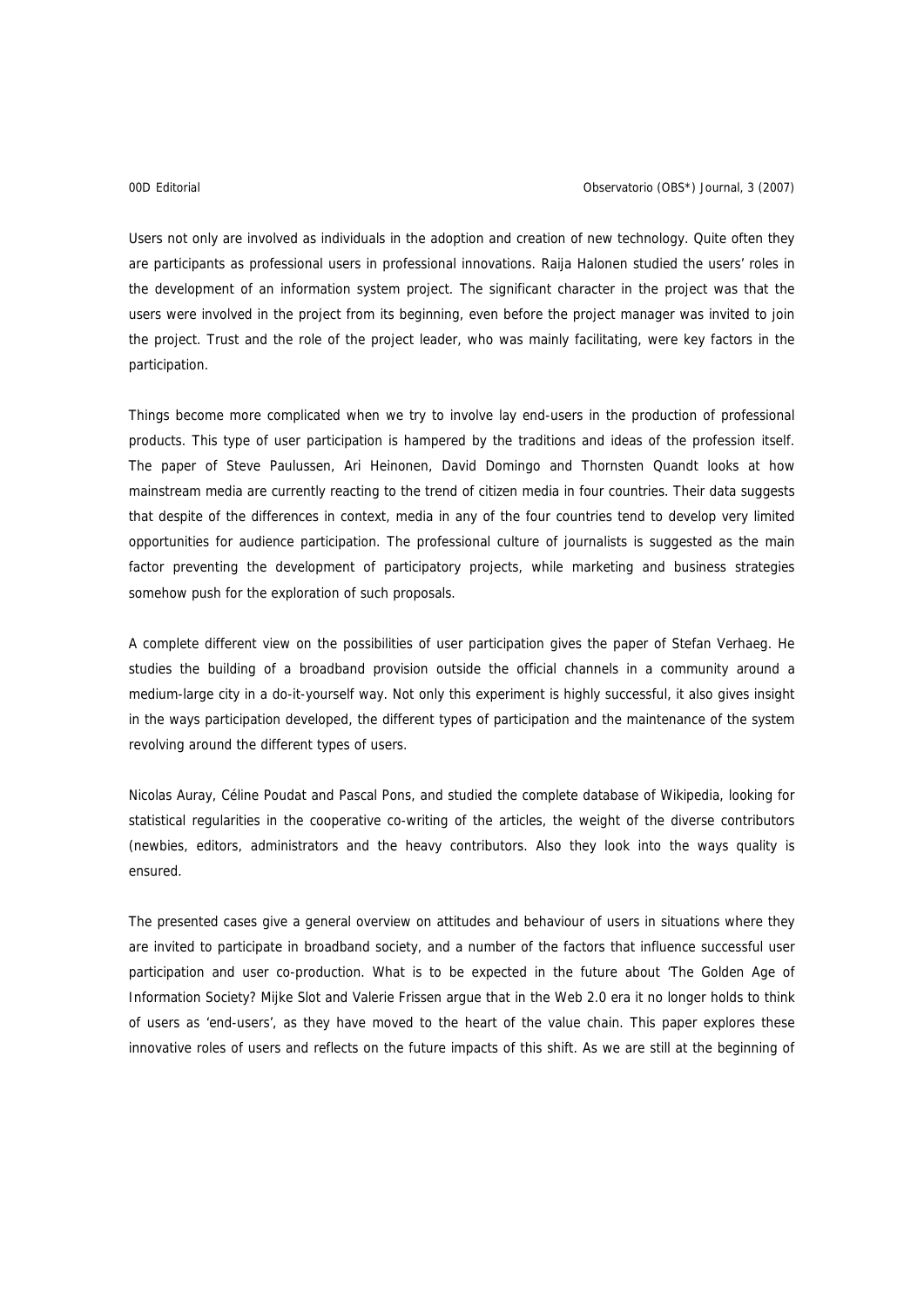Observatorio (OBS\*) Journal, 3 (2007) Editorial 00E

what Perez describes as a potential golden age of the information society, it is at this point in time far from sure whether we are indeed approaching a 'golden age' of technological development. In the final part of the paper they highlight some future aspects from the perspective of changing user-producer relations.

### **References**

Haddon, L.; Mante-Meijer, E.; Sapio, B.; Kommonen, K-H; Leopoldina Fortunati, L.; Kant, A. (eds) (2003) The Good, the Bad and the Irrelevant: The user and the future of information and communication technologies, Conference proceedings COST Action 269, Helsinki, 3rd- 5<sup>th</sup> September 2003.

Mante-Meijer, E. and Klamer, R. (eds) (2005) ICT capabilities in action: What people do. Luxemburg: Office for Official Publications of the European Communities.

Sapio, B.; Leopoldina Fortunati, L.; Haddon, L.; Kommonen, K-H; Mante-Meijer, E.; Turk, T. (eds) (2007) The Good, Bad and Unexpected: The user and the future of information and communication technologies, Conference proceedings COST Action 298, Moscow, 23<sup>rd</sup>-25<sup>th</sup> May 2007.